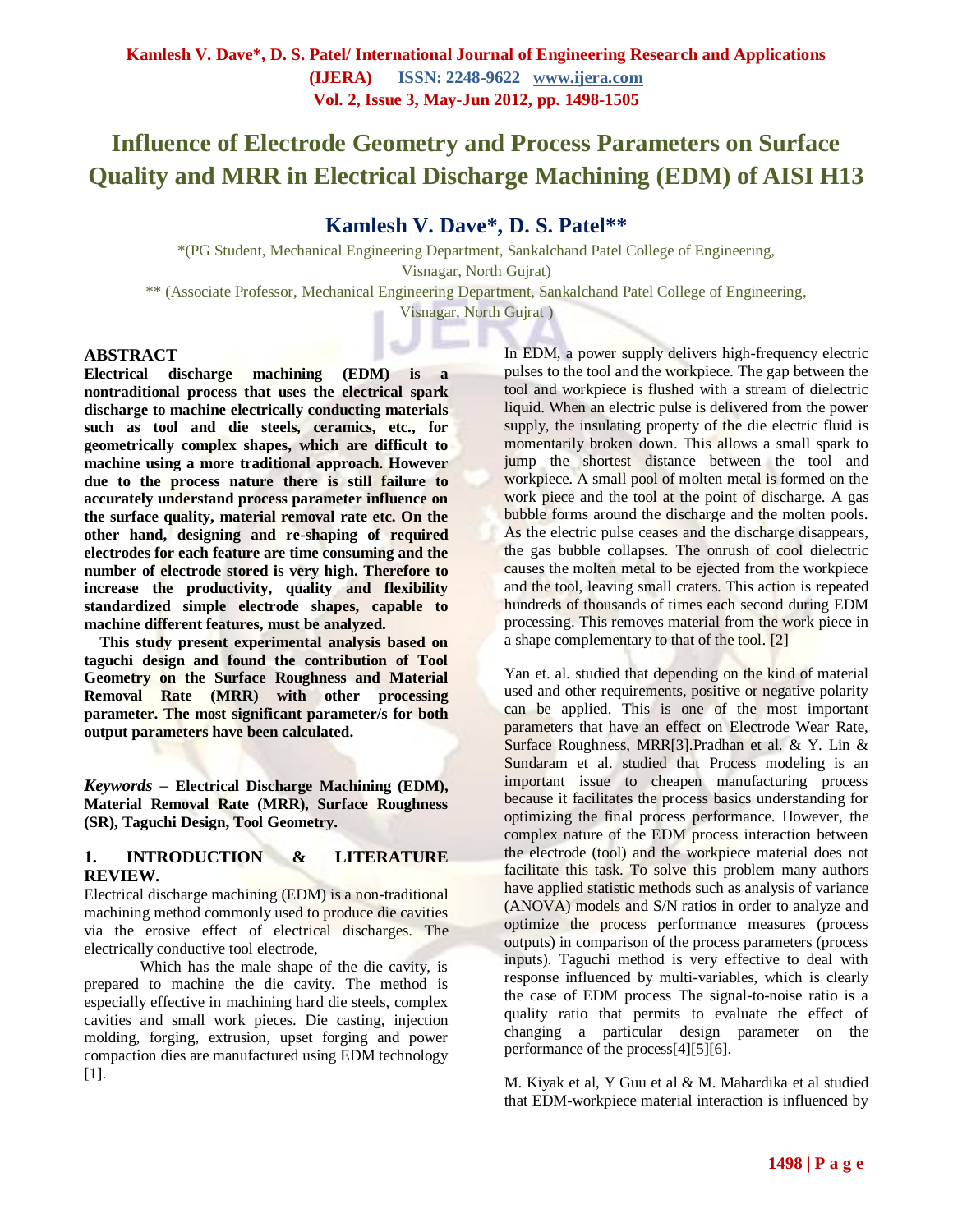many process parameters and considered highly nonlinear process. There are number of operational parameters which must be set during the process. These operation parameters are variable and can be adjusted in areas to optimize the desired quality of the machined features. However, there have been many studies aimed at systematically investigating the influence of process variables during EDM machining.[7][8][9].

Results obtained in this paper helps the user to select appropriate EDM parameters to design process plan based on product requirements such as geometrical features and surface roughness.

#### **2. EXPERIMENTAL SETUP. 2.1 EDM Components**

- Electric power supply
- Dielectric system (DEF-92 Fluid is used.)
- Work piece
- Electrode (Tool)
- Servo control

#### **2.2 Specification**

- Make: JOEMARS
- Made: Z 50 JM-322

#### **2.2.1 Technical Specification**

| Table size                      | $: -600 X 300 mm$   |
|---------------------------------|---------------------|
| X, Y, Z Travel                  | $: 300/200/200$ mm  |
| Max. Electrode weight : $60$ Kg |                     |
| Max. Workpiece Weight: - 550 Kg |                     |
| Tank size                       | $: -830X500X300$ mm |
| Weight of machine               | $: -1050$ Kg.       |



#### **Fig. 1** EDM Machine

#### **2.3 Workpiece material**

To conduct experiments the AISI H13 steel is used as workpiece material. AISI H13 is videly used in manufacturing of Extrusion tools, Forging Dies, Plastic moulds, Die casting Dies. Mandrels, Ejector pin.etc..

The Chemical composition of AISI H13 steel as per testing by DIVINE LABORATORY SERVICES, AHMEDABAD. is given in table 2.1.

| Table1 Chemical composition of AISI H13 steel |
|-----------------------------------------------|
|-----------------------------------------------|

| Composition |                     | Si | Mn   | Cr                                       | Mo |  |
|-------------|---------------------|----|------|------------------------------------------|----|--|
| In $%$      | $0.40 \,   \, 0.97$ |    | 0.45 | $\vert 5.30 \vert 1.35 \vert 0.80 \vert$ |    |  |

#### **2.4 Electrode material**

Among the various metallic and non metallic electrode copper electrode was selected as tool. It is one of the oldest and commonly preferred as tool material. The characteristics of copper electrode is given below.

- Melting point at  $1083^{\circ}$ C
- Density =  $8.9$  g/cm3
- Electrical resistivity of 0.0167 ohm mm2/m
- Coefficient of expansion of 4.318 X 10-4 mm mm/ $\mathrm{K}$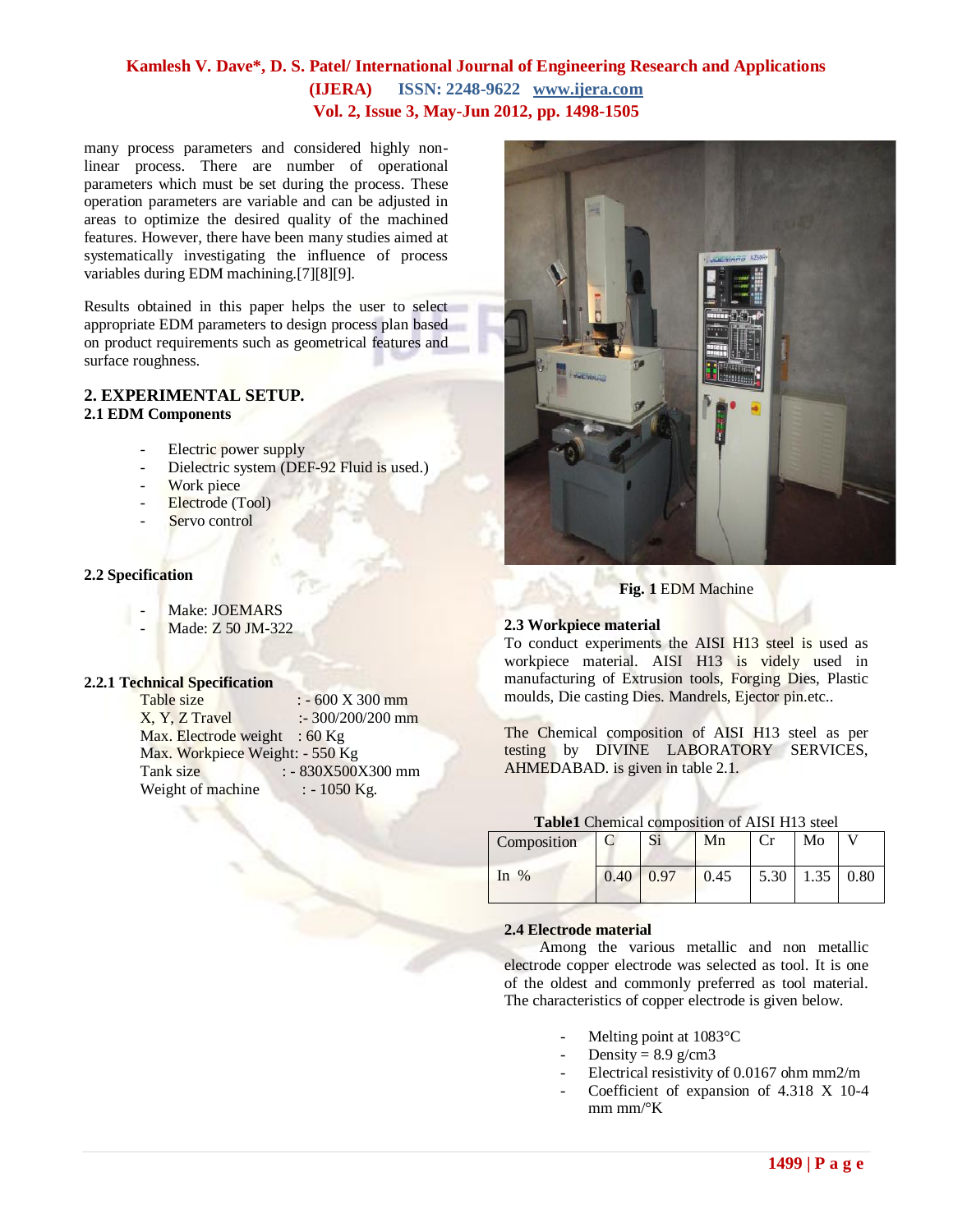Copper is machinable but wheel loading in grinding seriously affect surface finish and accuracy. Copper is most often used when high surface finish in work material is required. The tool can be policed to about 0.25 micron Ra to provide best surface integrity in the work Material.

#### **2.5 Electrode Geometry**



**Fig. 2** practically processed specimen.

Figure shows the processed specimen of Ø50 mm round bar of 6 mm thickness on which Four geometry of tool Electrode is grooved of 2 mm depth.

In the experiment work four different electrode geometry is taken into consideration they are

- $Round(C) Ø15mm$
- $Square(S) 15 \times 15$
- Rectangle(R) 15 x 19
- Triangle  $(T)$  15 x 15 x 15.

#### **2.6. Surface Roughness**

Surface topography or surface roughness, also known as surface texture are terms used to express the general quality of a machined surface, which is concerned with the geometric irregularities and the quality of a surface [9]. Surface Roughness measure as the arithmetic average, Ra (μm).



**Fig. 3** Surface roughness tester.

The Ra value, also known as centre line average (CLA) and arithmetic average (AA) is obtained by averaging the height of the surface above and below the centre line. The Ra will be measured using a surface roughness tester from **Mitutoyo, Model: SJ 201P**. The Ra values of the WEDMed surface were obtained by averaging the surface roughness values of 5 mm measurement length.

#### **2.7 Material Removal Rate**

It is well-known and elucidated by many EDM researchers by Roethel that Material Removal Mechanism (MRM) is the process of transformation of material elements between the work-piece and electrode. The transformation are transported in solid, liquid or gaseous state, and then alloyed with the contacting surface by undergoing a solid, liquid or gaseous phase reaction.

MRR is expressed as the ratio of the difference of weight of the workpiece before and after machining to the machining time and density of the material.

$$
MRR = \frac{(W_{tb} - W_{ta})}{T}
$$

 $D \times t$ Where,

 $W_{tb}$ =weight before machining in gm.  $W_{ta}$ =weight after machining in gm. D=density of work piece material in gm/m3. t=time consumed for machining in minute.

The weight of the work piece and tool is measured on precise weighing machine having least count of 0.001 gm.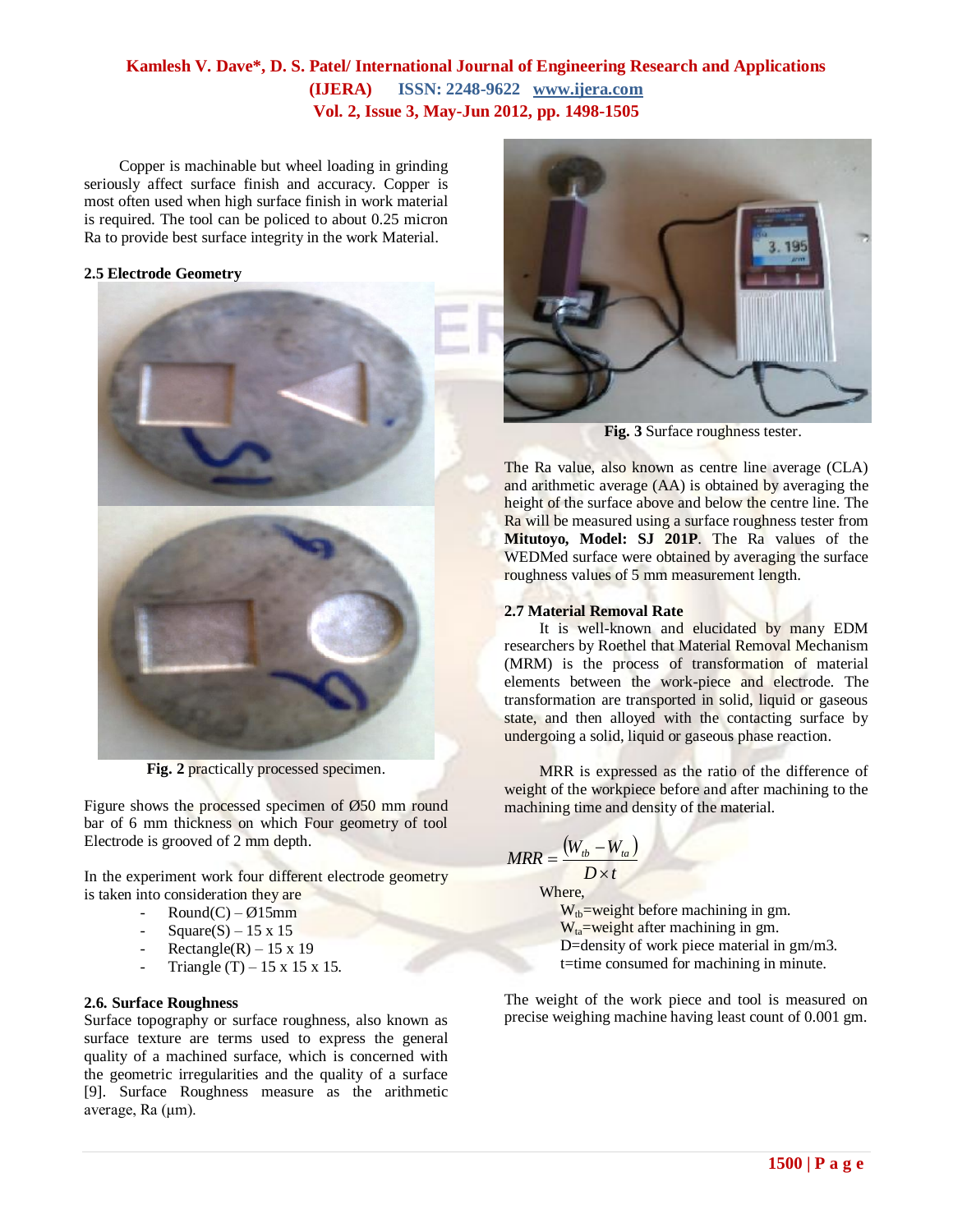

**Fig. 4** precise weighing machine

#### **3. DESIGN OF EXPERIMENTS.**

To determine influential parameters for EDM groove machining, 24 experiments have been carried out based on Taguchi Orthogonal Array OA<sub>16</sub>(4<sup>5</sup>) has been chosen in order to have representative data[10]

Gap Voltage, Current Intensity, Pulse on time, pulse off time are influential parameter to the common performance measures like MRR and Surface roughness [11].In addition, tool geometry is also considered to identify its influence on these process performance measures and especially on final accuracies. Table 2 presents the five different EDM process parameters chosen and their levels.

The rest of EDM parameters, presented in Table 3, must be kept constant during the experimentation to ensure a right comparison between the 24 test

| Table 2 EDM process parameters and levels |  |  |
|-------------------------------------------|--|--|
|                                           |  |  |

| Parameter                               | Level            |            |                             |                     |  |  |
|-----------------------------------------|------------------|------------|-----------------------------|---------------------|--|--|
|                                         | L1               | L2         | L <sub>3</sub>              | IA                  |  |  |
| Gap<br>Voltage(V)                       | 16               | 12         | 8                           | 4                   |  |  |
| Current<br>Intensity $(A)$              | 50               | 43         | 36                          | 28                  |  |  |
| Pulse<br><sub>on</sub><br>$time(\mu s)$ | 22               | 42         | 52                          | 62                  |  |  |
| off<br>Pulse<br>$time(\mu s)$           | 22               | 32         | 42                          | 52                  |  |  |
| Tool<br>Geometry.                       | <b>ROU</b><br>ND | SQUA<br>RE | <b>RECTAN</b><br><b>GLE</b> | <b>TRIAN</b><br>GLE |  |  |

|  |  |  | <b>Table 3 Constant EDM Parameters</b> |
|--|--|--|----------------------------------------|
|--|--|--|----------------------------------------|

| Parameter              | Level |
|------------------------|-------|
| Polarity               |       |
| Servo Sensitivity      |       |
| <b>Flushing Height</b> | 10    |
| <b>Working Time</b>    | 10    |
| <b>Low Wear Factor</b> |       |

**Table 4** Experimental results and respective S/N ratio of the 24 Experiment for Surface roughness.

| V              | $\mathbf{A}$ | Pon | Poff | Tool          | SR     | $S/N$ (Ra) |
|----------------|--------------|-----|------|---------------|--------|------------|
| 16             | 50           | 22  | 22   | C             | 8.561  | $-18.6505$ |
| 16             | 43           | 42  | 32   | S             | 6.047  | $-15.6308$ |
| 16             | 36           | 52  | 42   | $\mathbb{R}$  | 3.014  | $-9.58286$ |
| 16             | 28           | 62  | 52   | T             | 2.335  | $-7.36574$ |
| 12             | 50           | 42  | 42   | T             | 8.304  | $-18.3857$ |
| 12             | 43           | 22  | 52   | $\mathbb{R}$  | 3.105  | $-9.84123$ |
| 12             | 36           | 62  | 22   | S             | 2.325  | $-7.32846$ |
| 12             | 28           | 52  | 32   | C             | 9.14   | $-19.2189$ |
| 8              | 50           | 52  | 52   | S             | 7.921  | $-17.9756$ |
| 8              | 43           | 62  | 42   | C             | 5.513  | $-14.8278$ |
| 8              | 36           | 22  | 32   | T             | 2.63   | $-8.39911$ |
| 8              | 28           | 42  | 22   | $\mathbb{R}$  | 2.223  | $-6.93879$ |
| $\overline{4}$ | 50           | 62  | 32   | $\mathbb{R}$  | 8.507  | $-18.5955$ |
| $\overline{4}$ | 43           | 52  | 22   | T             | 6.503  | $-16.2623$ |
| $\overline{4}$ | 36           | 42  | 52   | C             | 5.648  | $-15.0379$ |
| $\overline{4}$ | 28           | 22  | 42   | S             | 3.688  | $-11.3358$ |
| 8              | 50           | 42  | 22   | R             | 8.726  | $-18.8163$ |
| 12             | 43           | 62  | 42   | $\mathcal{C}$ | 6.981  | $-16.8784$ |
| $\overline{4}$ | 36           | 52  | 32   | S             | 6.595  | $-16.3843$ |
| 16             | 50           | 62  | 22   | T             | 10.531 | $-20.4494$ |
| 8              | 36           | 52  | 32   | $\mathcal{C}$ | 6.261  | $-15.9329$ |
| 12             | 28           | 62  | 52   | R             | 3.75   | $-11.4806$ |
| 4              | 28           | 52  | 52   | S             | 2.84   | $-9.06637$ |
| 16             | 28           | 22  | 22   | $\mathbb R$   | 3.208  | $-10.1247$ |

The Taguchi method aims to find an optimal combination of parameters that have the smallest variance in performance. The signal-to-noise (S/N) ratio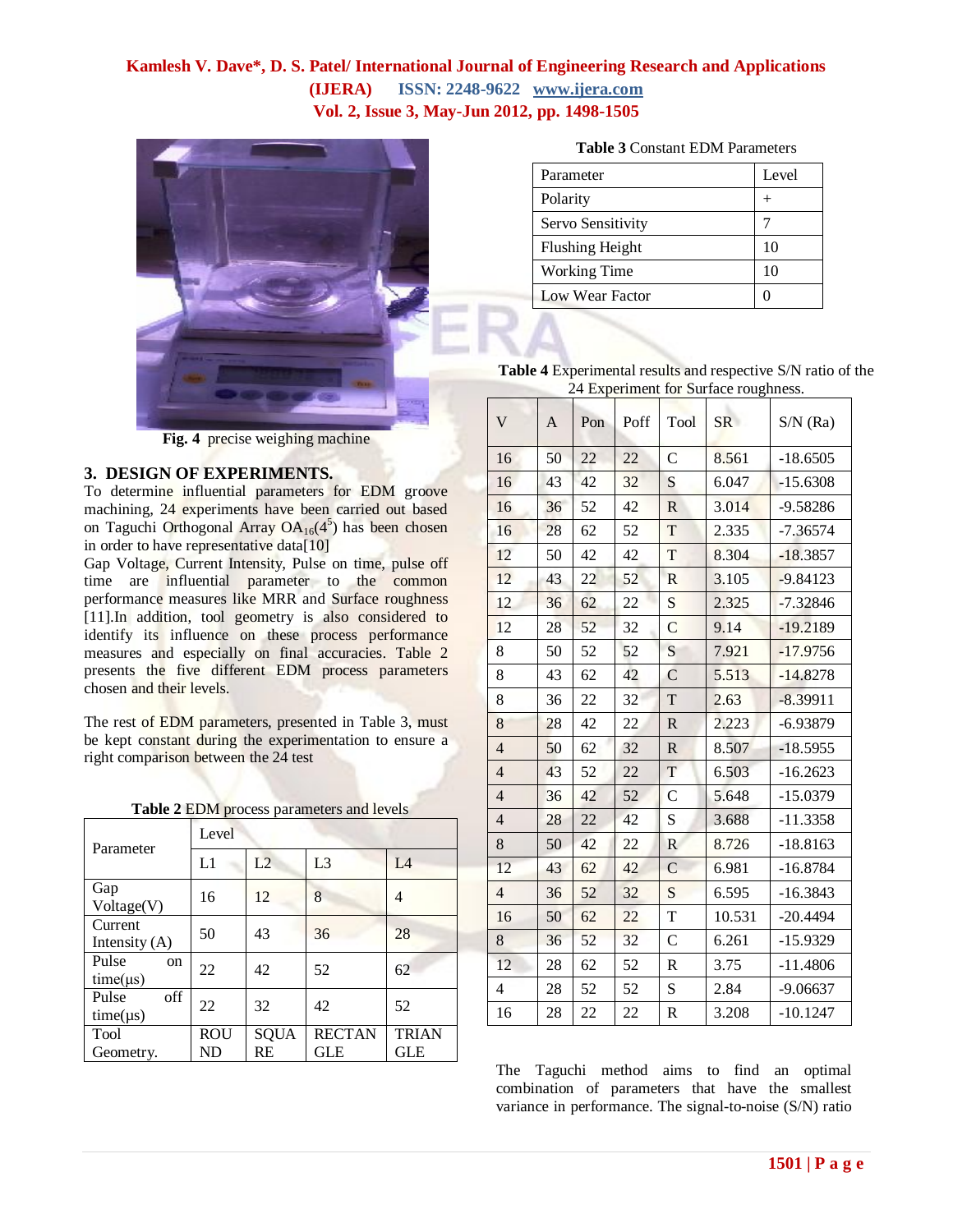measures how the response varies relative to the nominal or target value under different noise conditions.

Larger is better -  $S/N = -10*log(S(1/Y2)/n)$ Nominal is best -  $S/N = -10*log(s2)$ Smaller is better- $S/N = -10*log(S(Y2)/n)$ 

| <b>Table 5</b> Experimental results and respective S/N |
|--------------------------------------------------------|
| ratio of the 24 Experiment for MRR.                    |

| V              | A  | $\mathbf{P}_{\text{on}}$ | $P_{\rm off}$ | Tool                    | <b>MRR</b> | $S/N$ (MRR) |
|----------------|----|--------------------------|---------------|-------------------------|------------|-------------|
| 16             | 50 | 22                       | 22            | $\overline{C}$          | 54.23      | 34.68479    |
| 16             | 43 | 42                       | 32            | S                       | 36.54      | 31.25537    |
| 16             | 36 | 52                       | 42            | $\mathbb{R}$            | 39.63      | 31.96048    |
| 16             | 28 | 62                       | 52            | T                       | 35.35      | 30.96779    |
| 12             | 50 | 42                       | 42            | T                       | 50.73      | 34.1053     |
| 12             | 43 | 22                       | 52            | R                       | 44.48      | 32.9633     |
| 12             | 36 | 62                       | 22            | S                       | 27.36      | 28.74232    |
| 12             | 28 | 52                       | 32            | $\mathsf{C}$            | 26.46      | 28.4518     |
| 8              | 50 | 52                       | 52            | S                       | 43.74      | 32.81758    |
| 8              | 43 | 62                       | 42            | $\mathcal{C}$           | 45.64      | 33.18691    |
| 8              | 36 | 22                       | 32            | T                       | 40.29      | 32.10395    |
| 8              | 28 | 42                       | 22            | $\mathbf R$             | 38.38      | 31.6821     |
| 4              | 50 | 62                       | 32            | $\mathbf R$             | 38.42      | 31.69115    |
| $\overline{4}$ | 43 | 52                       | 22            | T                       | 35.65      | 31.04119    |
| $\overline{4}$ | 36 | 42                       | 52            | $\mathcal{C}$           | 48.95      | 33.79505    |
| 4              | 28 | 22                       | 42            | S                       | 25.61      | 28.16819    |
| 8              | 50 | 42                       | 22            | R                       | 57.86      | 35.24757    |
| 12             | 43 | 62                       | 42            | $\mathsf{C}$            | 48.62      | 33.7363     |
| $\overline{4}$ | 36 | 52                       | 32            | S                       | 40.21      | 32.08668    |
| 16             | 50 | 62                       | 22            | $\overline{\mathrm{T}}$ | 53.93      | 34.63661    |
| 8              | 36 | 52                       | 32            | $\mathsf{C}$            | 31.05      | 29.84123    |
| 12             | 28 | 62                       | 52            | R                       | 35.63      | 31.03632    |
| $\overline{4}$ | 28 | 52                       | 52            | S                       | 35.49      | 31.00212    |
| 16             | 28 | 22                       | 22            | R                       | 15.48      | 23.79542    |

Table 4 presents the S/N ratio for surface roughness and Table 5 presents the S/N ratio for MRR.

The analysis of variance (ANOVA) is the statistical treatment most commonly applied to the result of the experiments to determine the percentage contribution of each factors. Study of ANOVA table for a given analysis helps to determine which of the factors need control and which do not. Once the optimum condition is determined, it is usually good practice to run a confirmation experiments. Analysis provides the variance of controllable and noise factors. By understanding the source and magnitude of variance, robust operating condition can be predicted.

**Table 6** ANOVA for surface roughness.

| Source            | DF | Seq SS  | Adj<br>SS | Adj<br>MS | F     | P     |
|-------------------|----|---------|-----------|-----------|-------|-------|
| $\mathsf{A}$      | 3  | 2.241   | 19.48     | 6.493     | 0.89  | 0.487 |
| B                 | 3  | 248,555 | 247.12    | 82.373    | 11.28 | 0.003 |
| $\mathsf{C}$      | 3  | 38.594  | 27.49     | 9.165     | 1.26  | 0.353 |
| D                 | 3  | 42.810  | 32.50     | 10.833    | 1.48  | 0.291 |
| G                 | 3  | 65.718  | 65.72     | 21.906    | 3.00  | 0.095 |
| Residual<br>Error | 8  | 58.414  | 58.41     | 7.302     |       |       |
| Total             | 23 | 456.332 |           |           |       |       |

**Table 7** Response Table for Signal to Noise Ratios (Smaller is better)

|                | A        | в        | $\mathcal{C}$ | D        | G        |
|----------------|----------|----------|---------------|----------|----------|
| 1              | $-14.45$ | $-10.79$ | $-11.67$      | $-14.08$ | $-16.76$ |
| $\overline{2}$ | $-13.82$ | $-12.11$ | $-14.96$      | $-15.69$ | $-12.95$ |
| 3              | $-13.86$ | $-14.69$ | $-14.92$      | $-14.20$ | $-12.20$ |
|                | $-13.63$ | $-18.81$ | $-13.85$      | $-11.79$ | $-14.17$ |
| Delta          | 0.81     | 8.02     | 3.29          | 3.90     | 4.56     |
| Rank           | 5        |          |               | 3        | 2        |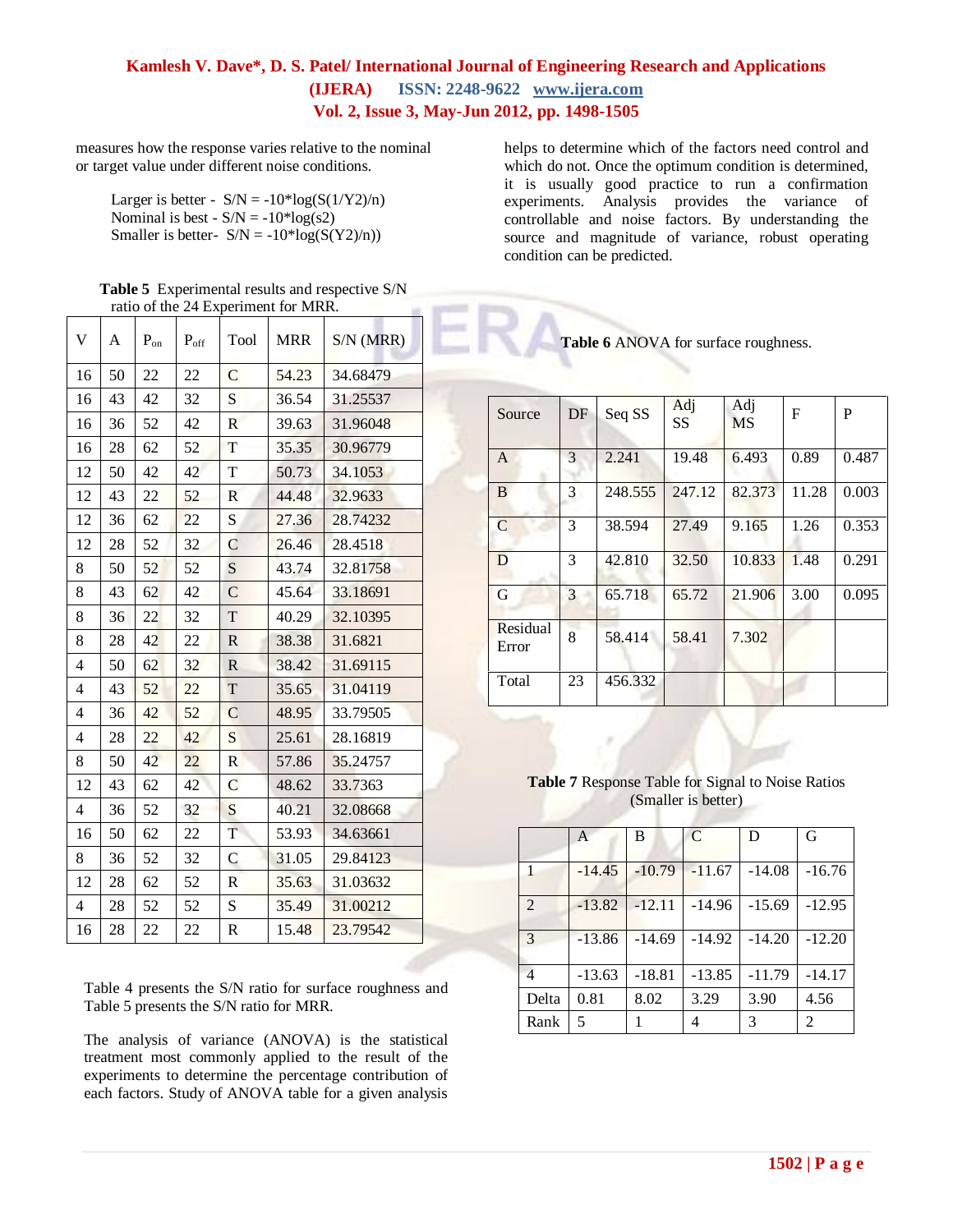| Source            | DF | Seq SS  | Adj<br>SS | Adj MS  | $\mathbf{F}$ | P     |
|-------------------|----|---------|-----------|---------|--------------|-------|
| A                 | 3  | 6.114   | 1.867     | 0.6225  | 0.11         | 0.951 |
| B                 | 3  | 67.888  | 56.761    | 18.9204 | 3.39         | 0.074 |
| $\mathcal{C}$     | 3  | 9.929   | 8.994     | 2.9981  | 0.54         | 0.670 |
| D                 | 3  | 14.973  | 16.003    | 5.3345  | 0.95         | 0.459 |
| G                 | 3  | 5.944   | 5.944     | 1.9812  | 0.35         | 0.787 |
| Residual<br>Error | 8  | 44.698  | 44.698    | 5.5872  |              |       |
| Total             | 23 | 149.546 |           |         |              |       |

#### **Table 8** ANOVA for MRR

#### **4 RESULT AND DISCUSSION.**

All experiments is carried out by the process parameters shown in Table 2 and Table 3.

Table 4 and Table 5 shows the final results of five input variable viz., Gap voltage(V), Current Intensity (A), Pulse on time (µs), Pulse off time (µs) and Tool Geometry. S/N ratio is give for Surface roughness and MRR.

Table 6 presents the final results of ANOVA. From this Table we can see the p-value for B is 0.003 so this is most significant parameter that affects surface roughness. It is same for MRR that p-value for Table 9 Response Table for Signal to Noise Ratios (Larger is better)

|                | A     | B     | $\mathcal{C}$ | D     | G     |
|----------------|-------|-------|---------------|-------|-------|
| 1              | 31.30 | 29.30 | 30.34         | 31.40 | 32.28 |
| $\overline{2}$ | 32.48 | 31.42 | 33.22         | 30.91 | 30.68 |
| 3              | 31.51 | 32.44 | 31.03         | 32.23 | 31.20 |
| 4              | 31.22 | 33.86 | 32.00         | 32.10 | 32.57 |
| Delta          | 1.26  | 4.56  | 2.87          | 1.33  | 1.89  |
| Rank           | 5     |       | 2             | 4     | 3     |

B is less than others so it is the most significant factor and it is Current intensity. Table 7 and Table 9 presents the response table for S/N ratio for Surface roughness and

MRR. From this, the rank is provided that which parameter affects the most to the least. For Surface roughness it is 1. Current intensity 2. Tool Geometry .3.Pulse off time 4. Pulse on time 5. Gap voltage. For MRR it is 1. Current Intensity 2. Pulse on time 3.Tool Geometry. 4. Pulse off time 5. Gap Voltage.

The result shows that Tool Geometry is also a significant factor for the Material Removal Rate and Surface Roughness.

Figure 4 shows that as current intensity increases the MRR increases and so the surface quality is detoriate. Both the graph shows a result whish agree with the fundamental physic rule. But for current intensity 36 the results are different and the MRR is good and Surface Quality also good for Triangle and Rectangle Geometry.

Fig. 5 shows that as the pulse on time and pulse off time difference increases the MRR and SR both give negative results that MRR decreases and SR increases. But as they come nearer to each other both the output parameter showing good results.

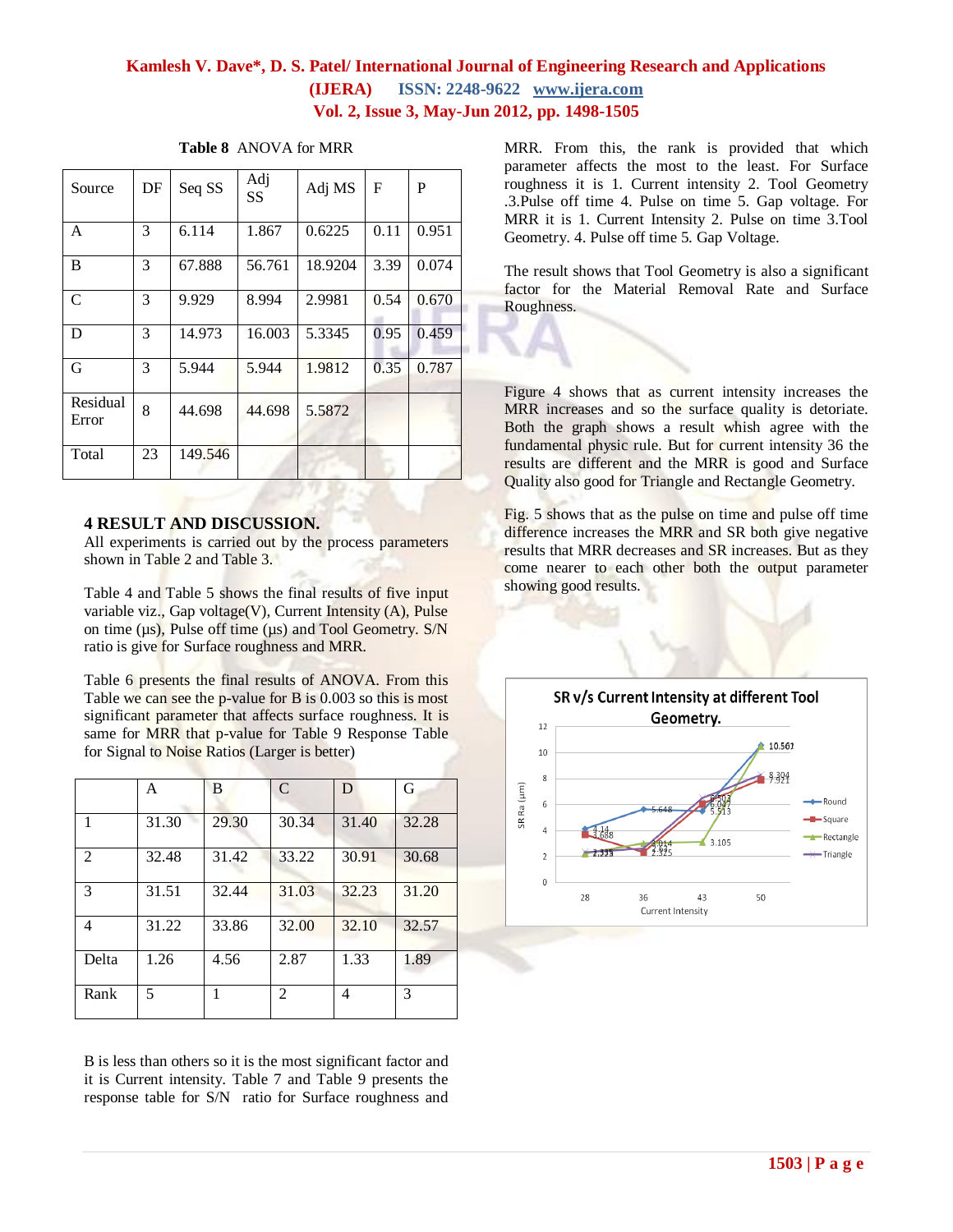



### **5. CONCLUSION**

Influence of process parameters (Gap voltage, Current intensity, Pulse on time, pulse off time, Tool Geometry) on MRR and Surface roughness has been analyzed for copper electrode and AISI H13 workpiece material on sinking EDM process using ANOVA.

Tool geometry is not the most significant factor that affects the performance measures the most but it is a significant factor that affects the performance measures.

As per the S/N ratio and ANOVA the percentage contribution of the tool Geometry is varies from 10% to 20%. This shows that the geometry change improve the MRR and surface quality up to certain extent. From Fig. 4 the Rectangle Geometry at 43 A





**Fig. 5** Comparison of MRR and SR with pulse off time at different pulse on time.

current give good results for both the performance measures.

Now, Pulse on time and Pulse off time range is also affects the MRR and SR. At  $P_{ON}=22$  &  $P_{OFF}=22$  hold good result but at  $P_{ON} = 22 \& P_{OFF} = 62$  the results are not favorable.

#### **REFERENCES**

#### **Journal Papers:**

- [1] Bebedict GF (1987) Nontraditional machining processes. Dekker, New York.
- [2] Ozgedik, A. (2006). An Experimental investigation on tool wears in electric discharge machining. *International Journal of Advanced Manufacturing Technology, 27, 488-496*.
- [3] Yan, B. H., Huang, F. Y., Chow, H.M., & Tsai, J. Y. (1999). Micro-hole machining of carbide by electrical discharge machining. *Journal of Materials Processing Technology, 87(1-3), 139-145.*
- [4] lin, Y., Cheng, C., Su B., & Hwang, L. (2006). Machining characteristics and optimization of machining parameters of SKH 57 high-speed steel using electricaldischarge machining based on Taguchi method. *Materials Manufacturing Processes, 21(8), 922-929.*
- [5] Sundaram, M. M., Pavalarajan, G. B., & Rajurkar, K. P. (2008). A study on process parameters of ultrasonic assisted micro EDM based on Taguchi method*. Journal of materials Engineering perform, 17(2), 210-215.*